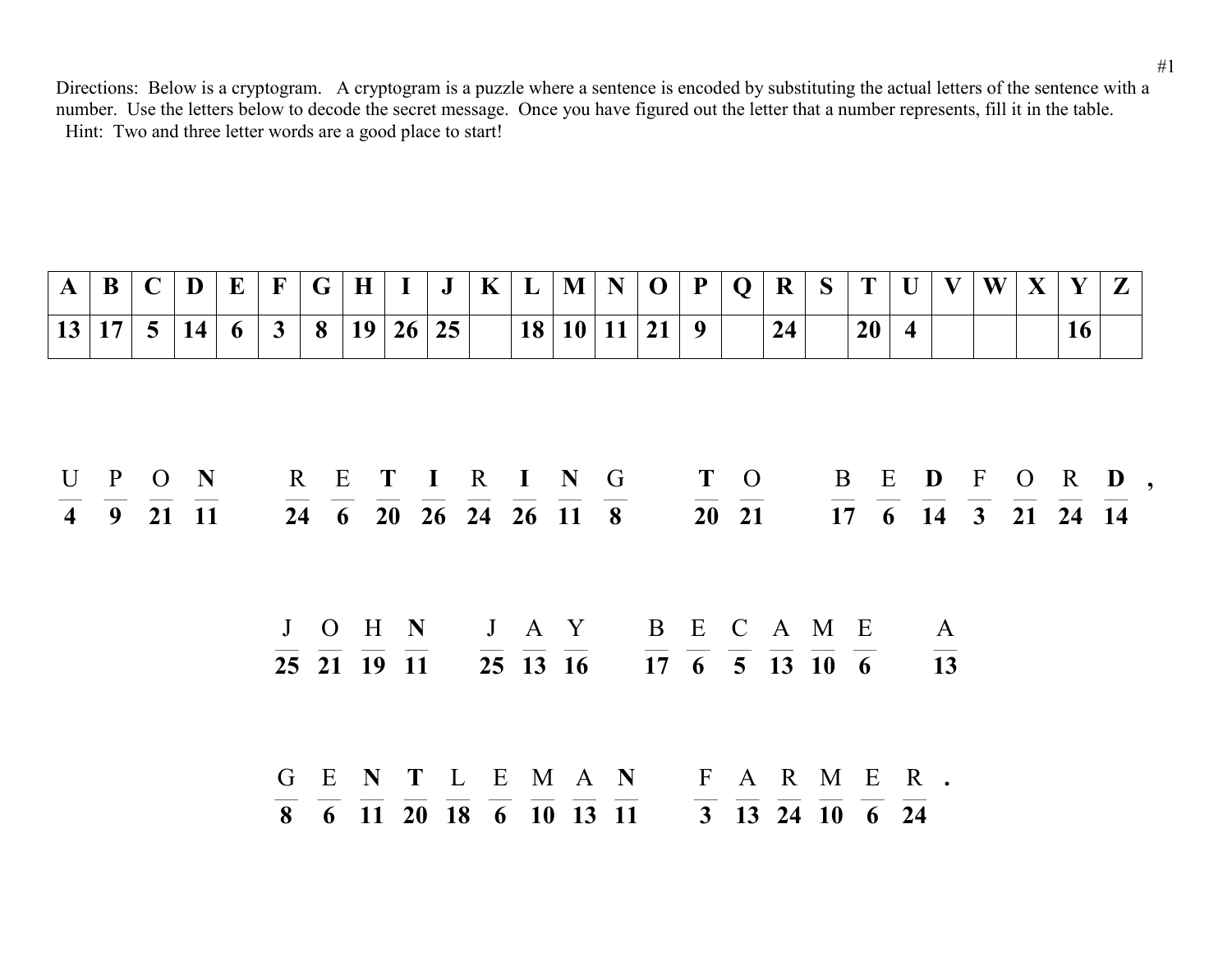| $\mathbf{A}$ | B   | $\mathbf C$  | D         | $\bf{E}$           | $\mathbf{F}$ | G | $\bf{H}$ |                                 | J | $\mathbf K$ | $\bf{L}$       | M                                       | N       | $\bf{O}$     | P                          | Q | $\bf R$ | S       |                                          | $\mathbf{U}$ | V            | W    | X   |                  | $\mathbf{Z}$ |  |
|--------------|-----|--------------|-----------|--------------------|--------------|---|----------|---------------------------------|---|-------------|----------------|-----------------------------------------|---------|--------------|----------------------------|---|---------|---------|------------------------------------------|--------------|--------------|------|-----|------------------|--------------|--|
| 6            |     | 19           | <b>20</b> | <b>11</b>          |              |   | 3        | 24                              |   |             | $\overline{7}$ | 8                                       | 17      | $\mathbf{1}$ | 13                         |   | 22 14   |         | 15                                       | 9            | 18           |      |     | 10               |              |  |
|              | T H | E<br>15 3 11 |           |                    |              |   |          | T R E A T Y<br>15 22 11 6 15 10 |   |             |                | $O$ F<br>$\overline{1}$ $\overline{23}$ |         |              | P A R I S<br>13 6 22 24 14 |   |         |         |                                          |              | I S<br>24 14 |      |     | T H E<br>15 3 11 |              |  |
|              |     |              |           | $\mathbf{D}$ O C U |              |   |          | M E N T<br>20 1 19 9 8 11 17 15 |   |             | 15 3 6 15      |                                         | T H A T |              |                            |   |         | E N D E | 11 17 20 11 20                           | D            |              |      | T H | E<br>15 3 11     |              |  |
|              |     |              | 6         | A M E              |              |   |          | R I C A N<br>8 11 22 24 19 6 17 |   |             |                |                                         |         | 22 11        | <b>18</b>                  |   |         |         | REVOLUTION.<br>$1 \t 7 \t 9 \t 15 \t 24$ |              |              | 1 17 |     |                  |              |  |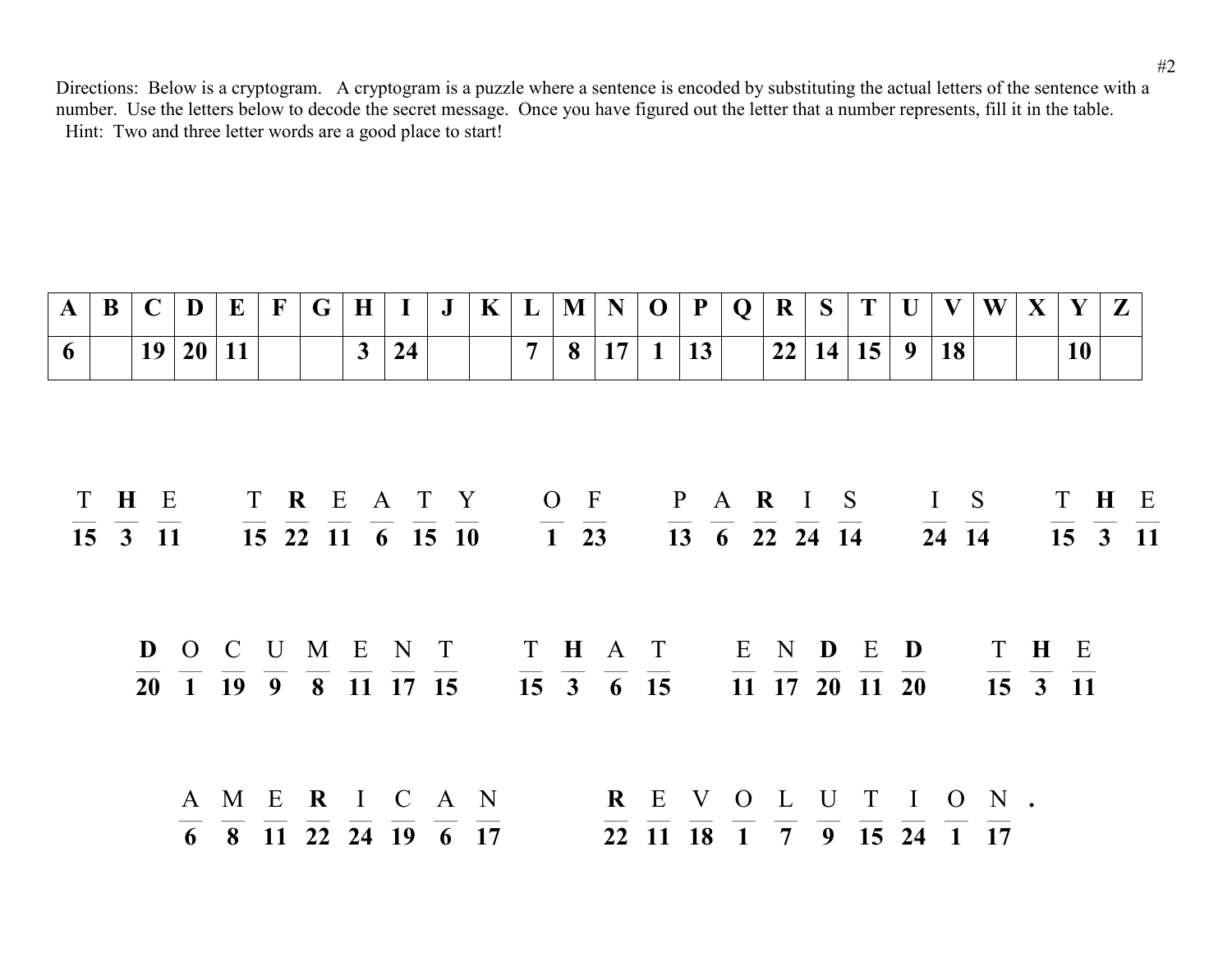| A              | B  | C            | D                     |             | $\bf{E}$        | $\mathbf{F}$                                                                                   | G         | $\bf H$                                       |              | J                                                                                                            | $\mathbf K$ | $\bf{L}$                                      | M | N  | $\mathbf{O}$   | ${\bf P}$ | $\bf{Q}$ | $\bf R$ | S | T                                                                                                                                           | U  | $\mathbf V$    | W                                                                                                                                       | X         | Y                              | $\mathbf{Z}$ |
|----------------|----|--------------|-----------------------|-------------|-----------------|------------------------------------------------------------------------------------------------|-----------|-----------------------------------------------|--------------|--------------------------------------------------------------------------------------------------------------|-------------|-----------------------------------------------|---|----|----------------|-----------|----------|---------|---|---------------------------------------------------------------------------------------------------------------------------------------------|----|----------------|-----------------------------------------------------------------------------------------------------------------------------------------|-----------|--------------------------------|--------------|
| $\overline{3}$ |    | 9            | <b>20</b>             |             | $5\overline{)}$ | 23                                                                                             | <b>10</b> | $\overline{2}$                                | $\mathbf{1}$ | 18                                                                                                           |             | 12                                            |   | 17 | $\overline{4}$ | 25        |          | 21      | 6 | <b>19</b>                                                                                                                                   | 13 | $\overline{7}$ | 26                                                                                                                                      |           | 8                              |              |
|                |    |              |                       |             |                 |                                                                                                |           |                                               |              |                                                                                                              |             |                                               |   |    |                |           |          |         |   |                                                                                                                                             |    |                |                                                                                                                                         |           |                                |              |
|                |    |              |                       |             |                 |                                                                                                |           |                                               |              |                                                                                                              |             |                                               |   |    |                |           |          |         |   |                                                                                                                                             |    |                |                                                                                                                                         |           |                                |              |
|                |    |              |                       |             |                 |                                                                                                |           |                                               |              |                                                                                                              |             |                                               |   |    |                |           |          |         |   |                                                                                                                                             |    |                |                                                                                                                                         |           |                                |              |
|                | D  |              | $\bf U$               | $\mathbf R$ |                 | I N G                                                                                          |           |                                               |              | T H                                                                                                          | E           |                                               |   |    |                |           |          |         |   | R E V O L U T I O N                                                                                                                         |    |                |                                                                                                                                         | A R Y     |                                |              |
|                |    |              |                       |             |                 | $\overline{20}$ $\overline{13}$ $\overline{21}$ $\overline{1}$ $\overline{17}$ $\overline{10}$ |           |                                               |              | $\overline{19}$ $\overline{2}$ $\overline{5}$                                                                |             |                                               |   |    |                |           |          |         |   |                                                                                                                                             |    |                | $\overline{21}$ $\overline{5}$ $\overline{7}$ $\overline{4}$ $\overline{12}$ $\overline{13}$ $\overline{19}$ $\overline{1}$ 4 17 3 21 8 |           |                                |              |
|                |    |              |                       |             |                 |                                                                                                |           |                                               |              |                                                                                                              |             |                                               |   |    |                |           |          |         |   |                                                                                                                                             |    |                |                                                                                                                                         |           |                                |              |
|                |    |              |                       |             |                 |                                                                                                |           |                                               |              |                                                                                                              |             |                                               |   |    |                |           |          |         |   |                                                                                                                                             |    |                |                                                                                                                                         |           |                                | $\mathbf{F}$ |
|                |    |              |                       |             |                 |                                                                                                |           | WAR, JAY                                      |              |                                                                                                              |             |                                               |   |    |                |           |          |         |   | WAS PRESIDENT                                                                                                                               |    |                |                                                                                                                                         |           | $\mathbf{O}$                   |              |
|                |    |              | $26 \quad 3 \quad 21$ |             |                 |                                                                                                |           | $\overline{18}$ $\overline{3}$ $\overline{8}$ |              |                                                                                                              |             | $\overline{26}$ $\overline{3}$ $\overline{6}$ |   |    |                |           |          |         |   | $\overline{25}$ $\overline{21}$ $\overline{5}$ $\overline{6}$ $\overline{1}$ $\overline{20}$ $\overline{5}$ $\overline{17}$ $\overline{19}$ |    |                |                                                                                                                                         |           | $\overline{4}$ $\overline{23}$ |              |
|                |    |              |                       |             |                 |                                                                                                |           |                                               |              |                                                                                                              |             |                                               |   |    |                |           |          |         |   |                                                                                                                                             |    |                |                                                                                                                                         |           |                                |              |
|                |    |              |                       |             |                 |                                                                                                |           |                                               |              |                                                                                                              |             |                                               |   |    |                |           |          |         |   |                                                                                                                                             |    |                |                                                                                                                                         |           |                                |              |
|                | T  | $\mathbf{H}$ | E                     |             |                 | $\mathbf C$                                                                                    |           |                                               |              | ONTINENTAL                                                                                                   |             |                                               |   |    |                |           |          |         |   | $C$ O N                                                                                                                                     |    | G R            |                                                                                                                                         | $E$ S S . |                                |              |
|                | 19 |              | $2 \quad 5$           |             |                 |                                                                                                |           | 9 4 17 19                                     |              | $\overline{1}$ $\overline{17}$ $\overline{5}$ $\overline{17}$ $\overline{19}$ $\overline{3}$ $\overline{12}$ |             |                                               |   |    |                |           |          |         |   | $\overline{9}$ $\overline{4}$ $\overline{17}$                                                                                               |    |                | $10\ 21\ 5\ 6$                                                                                                                          |           | 6                              |              |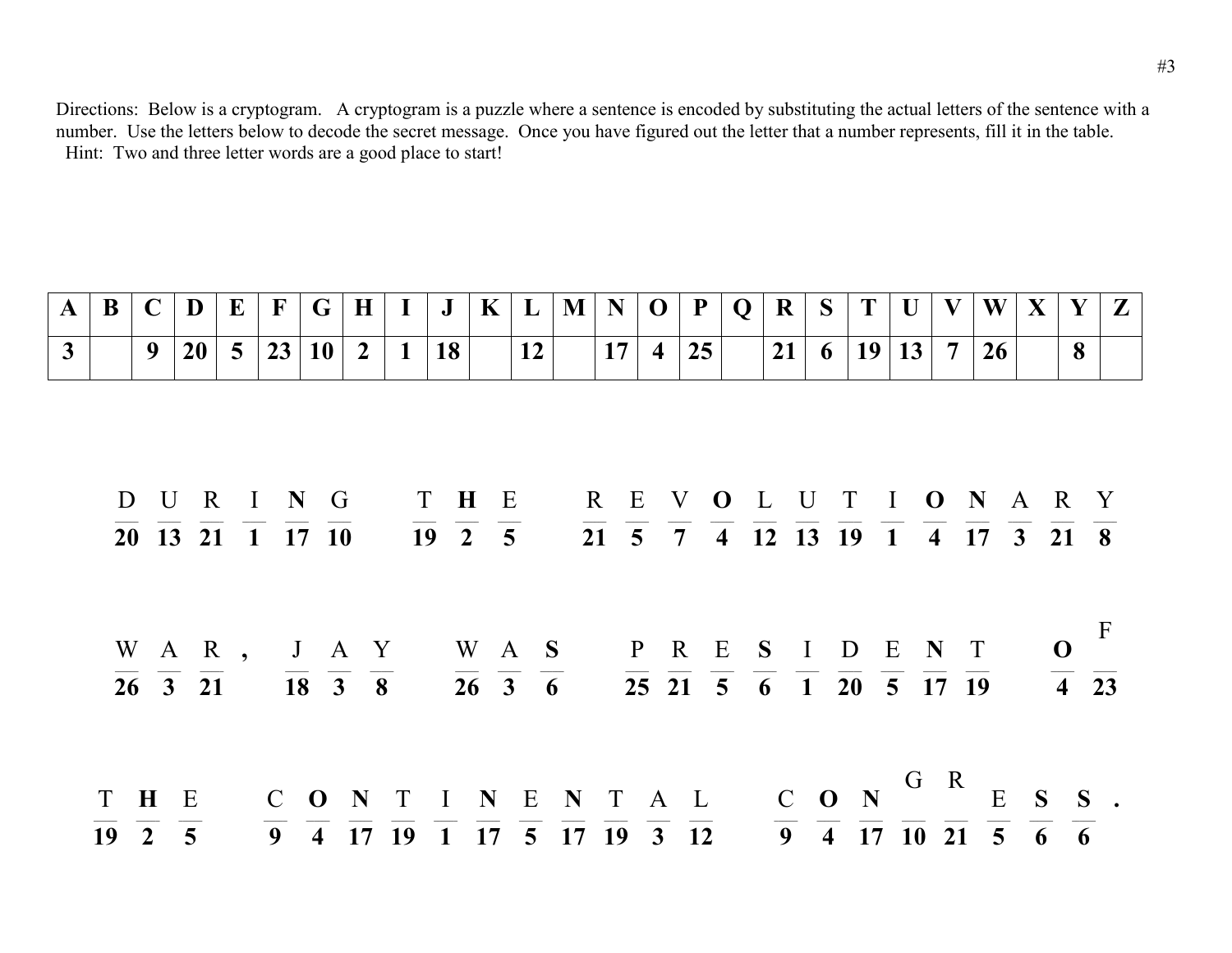| A | B | $\sqrt{ }$ | D | E <sub>1</sub> | $ \mathbf{F} $ | $\mathbf G$ | $\mathbf H$ | $\bf J$                 | $\mathbf K$ | $\mathbf{L}$ | $M \mid N \mid$ | 0 | $\mathbf{P}$ | $Q \mid R$ |          | $\mathbf S$ | $\top$ | $\mathbf{H}$ | $\mathbf V$ | W | $\mathbf{V}$<br>$\Lambda$ | $\mathbf{V}$ | $\sim$ |
|---|---|------------|---|----------------|----------------|-------------|-------------|-------------------------|-------------|--------------|-----------------|---|--------------|------------|----------|-------------|--------|--------------|-------------|---|---------------------------|--------------|--------|
|   |   |            |   |                |                |             |             | 18 25 16 14 24 10 20 23 |             |              |                 | 8 | ⊥◡           |            | $\Delta$ |             |        |              |             |   |                           |              |        |

|  |  |  | GEORGE WASHINGTON                        |  |  |  |  |  |
|--|--|--|------------------------------------------|--|--|--|--|--|
|  |  |  | 24 16 8 4 24 16 26 11 1 10 20 9 24 7 8 9 |  |  |  |  |  |

A P P O I **N T** E D J O H **N** J A Y **C** H I E F  $\overline{11}$   $\overline{13}$   $\overline{13}$   $\overline{8}$   $\overline{20}$   $\overline{9}$   $\overline{7}$   $\overline{16}$   $\overline{25}$   $\overline{23}$   $\overline{8}$   $\overline{10}$   $\overline{9}$   $\overline{23}$   $\overline{11}$   $\overline{2}$   $\overline{18}$   $\overline{10}$   $\overline{20}$   $\overline{16}$   $\overline{14}$ 

> J U S **T** I **C** E O F **T** H E  $\overline{23}$   $\overline{15}$   $\overline{1}$   $\overline{7}$   $\overline{20}$   $\overline{18}$   $\overline{16}$   $\overline{8}$   $\overline{14}$   $\overline{7}$   $\overline{10}$   $\overline{16}$

U **N** I **T** E D S **T** A **T** E S **.**  $\overline{1}$   $\overline{7}$   $\overline{11}$   $\overline{7}$   $\overline{10}$   $\overline{1}$   $\overline{10}$   $\overline{1}$  $\overline{15}$   $\overline{9}$   $\overline{20}$   $\overline{7}$   $\overline{16}$   $\overline{25}$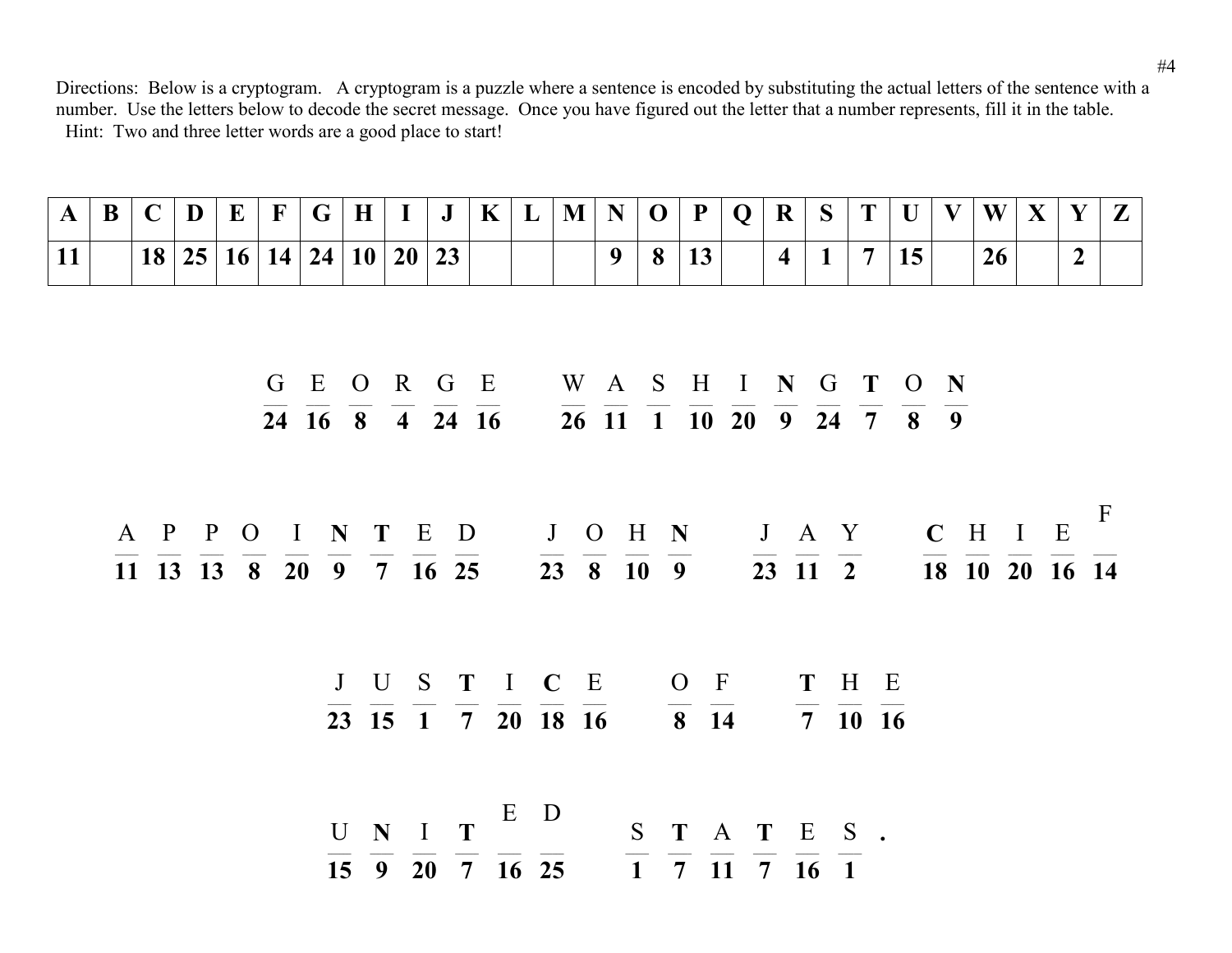| $\mathbf{A}$ | B              | $\mathbf C$ | D              | E                                                                                                                                                                                                                                                                           | $\mathbf{F}$ | G | $\bf H$ |       | $\bf J$ | $\mathbf K$ | L | M              | N  | $\mathbf 0$                                                                                                                                                                                 | $\mathbf P$  | $\mathbf Q$   | $\bf R$        | S  | T  | $\mathbf{U}$   | V                                                              | W                               | $\mathbf{X}$ | Y               | $\mathbf{Z}$ |
|--------------|----------------|-------------|----------------|-----------------------------------------------------------------------------------------------------------------------------------------------------------------------------------------------------------------------------------------------------------------------------|--------------|---|---------|-------|---------|-------------|---|----------------|----|---------------------------------------------------------------------------------------------------------------------------------------------------------------------------------------------|--------------|---------------|----------------|----|----|----------------|----------------------------------------------------------------|---------------------------------|--------------|-----------------|--------------|
| 22           | $\overline{2}$ | 6           | 5 <sup>5</sup> | 17                                                                                                                                                                                                                                                                          |              |   |         | 23 18 | 8       |             |   | 3 <sup>1</sup> | 19 | 15                                                                                                                                                                                          |              |               | $\overline{7}$ | 20 | 14 | $\overline{4}$ | 23                                                             | 13                              |              | 26              |              |
|              |                |             |                |                                                                                                                                                                                                                                                                             |              |   |         |       |         |             |   |                |    |                                                                                                                                                                                             |              |               |                |    |    |                |                                                                |                                 |              |                 |              |
|              |                |             |                |                                                                                                                                                                                                                                                                             |              |   |         |       |         |             |   |                |    |                                                                                                                                                                                             |              |               |                |    |    |                |                                                                |                                 |              |                 |              |
|              |                |             |                | B O R N I N                                                                                                                                                                                                                                                                 |              |   |         |       |         |             |   |                |    |                                                                                                                                                                                             |              |               |                |    |    |                | NEW YORK CITY,                                                 |                                 |              |                 |              |
|              |                |             |                | $\overline{2}$ $\overline{15}$ $\overline{7}$ $\overline{19}$                                                                                                                                                                                                               |              |   |         | 18 19 |         |             |   |                |    | $\overline{19}$ $\overline{17}$ $\overline{13}$ $\overline{26}$ $\overline{15}$ $\overline{7}$ $\overline{11}$                                                                              |              |               |                |    |    |                | $\overline{6}$ $\overline{18}$ $\overline{14}$ $\overline{26}$ |                                 |              |                 |              |
|              |                |             |                |                                                                                                                                                                                                                                                                             |              |   |         |       |         |             |   |                |    |                                                                                                                                                                                             |              |               |                |    |    |                |                                                                |                                 |              |                 |              |
|              |                |             |                |                                                                                                                                                                                                                                                                             |              |   |         |       |         |             |   |                |    |                                                                                                                                                                                             |              |               |                |    |    |                |                                                                |                                 |              |                 |              |
|              |                |             |                |                                                                                                                                                                                                                                                                             |              |   |         |       |         |             |   |                |    | J O H N J A Y M O V E D                                                                                                                                                                     |              |               |                |    |    | T O            |                                                                |                                 |              |                 |              |
|              |                |             |                |                                                                                                                                                                                                                                                                             |              |   |         |       |         |             |   |                |    | $\overline{8}$ $\overline{15}$ $\overline{23}$ $\overline{19}$ $\overline{8}$ $\overline{22}$ $\overline{26}$ $\overline{3}$ $\overline{15}$ $\overline{24}$ $\overline{17}$ $\overline{5}$ |              |               |                |    |    |                | $\overline{14}$ $\overline{15}$                                |                                 |              |                 |              |
|              |                |             |                |                                                                                                                                                                                                                                                                             |              |   |         |       |         |             |   |                |    |                                                                                                                                                                                             |              |               |                |    |    |                |                                                                |                                 |              |                 |              |
|              |                |             | W E            | S                                                                                                                                                                                                                                                                           |              |   |         |       |         |             |   |                |    | T C H E S T E R C O U N T Y                                                                                                                                                                 |              |               |                |    |    |                | A S                                                            |                                 |              | $\mathbf{A}$    |              |
|              |                |             |                | $\overline{13}$ $\overline{17}$ $\overline{20}$ $\overline{14}$ $\overline{6}$ $\overline{23}$ $\overline{17}$ $\overline{20}$ $\overline{14}$ $\overline{17}$ $\overline{7}$ $\overline{6}$ $\overline{15}$ $\overline{4}$ $\overline{19}$ $\overline{14}$ $\overline{26}$ |              |   |         |       |         |             |   |                |    |                                                                                                                                                                                             |              |               |                |    |    |                |                                                                | $\overline{22}$ $\overline{20}$ |              | $\overline{22}$ |              |
|              |                |             |                |                                                                                                                                                                                                                                                                             |              |   |         |       |         |             |   |                |    |                                                                                                                                                                                             |              |               |                |    |    |                |                                                                |                                 |              |                 |              |
|              |                |             |                |                                                                                                                                                                                                                                                                             |              |   |         |       |         |             |   |                |    |                                                                                                                                                                                             |              |               |                |    |    |                |                                                                |                                 |              |                 |              |
|              |                |             |                |                                                                                                                                                                                                                                                                             |              |   |         |       |         | Y O U N     |   |                | G  |                                                                                                                                                                                             | $\mathbf{B}$ | $O \quad Y$ . |                |    |    |                |                                                                |                                 |              |                 |              |

 $\frac{Y}{26}$   $\frac{O}{15}$   $\frac{U}{4}$   $\frac{N}{19}$   $\frac{}{9}$   $\frac{}{2}$   $\frac{O}{15}$   $\frac{Y}{26}$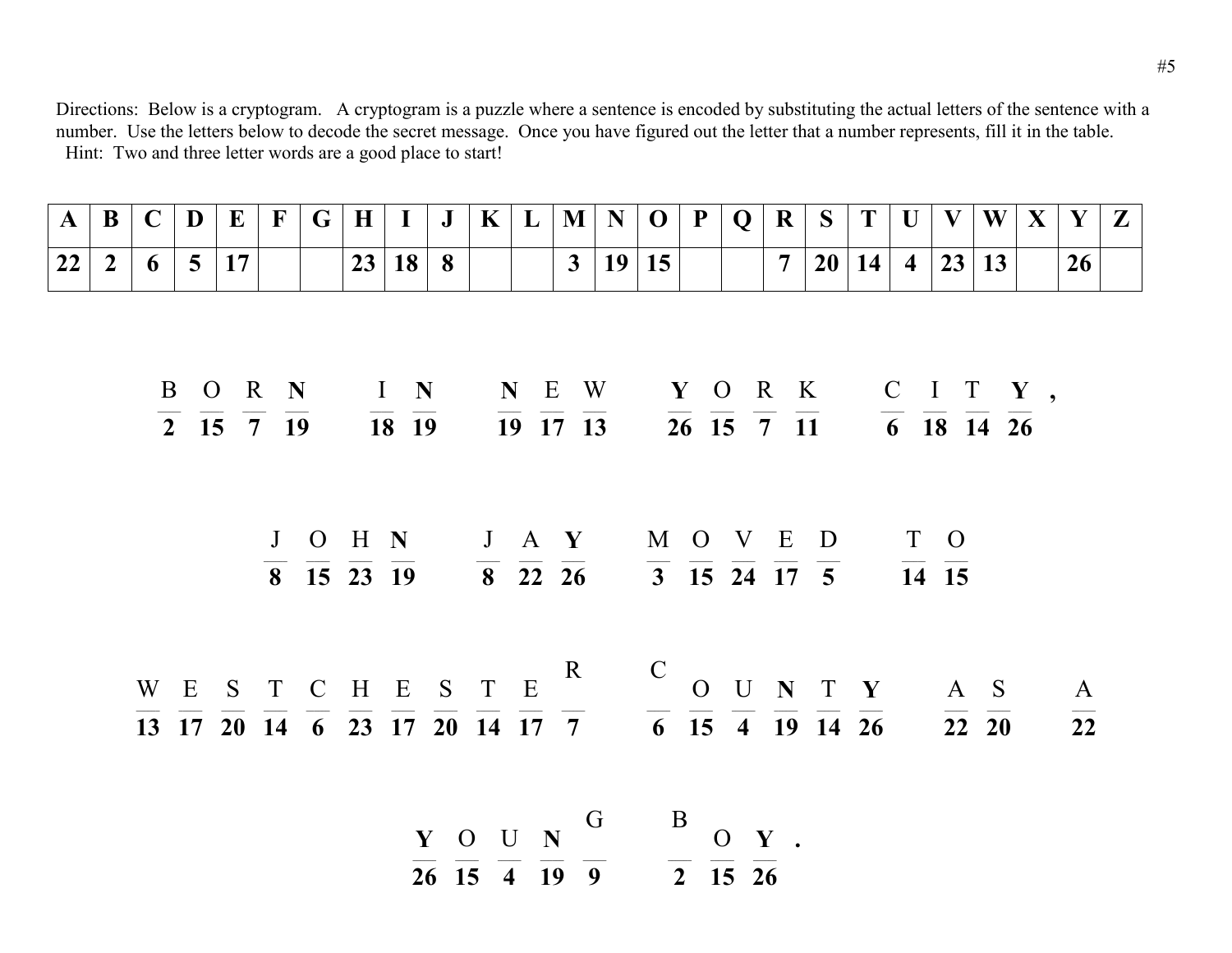| $\mathbf{A}$    | B | $\mathbf C$                                    | D              | $\bf{E}$ | $\mathbf F$      | G | $\mathbf H$                                                    |                                                                           | $\mathbf J$ | $\mathbf K$   | $\bf{L}$ | $\mathbf{M}$ | N  | $\mathbf 0$                                                                                                                                                                 | P | Q | R | S                       | T              | U                       |      | W  | $\mathbf{X}$ | Y | $\mathbf{Z}$                                                  |                                                                               |
|-----------------|---|------------------------------------------------|----------------|----------|------------------|---|----------------------------------------------------------------|---------------------------------------------------------------------------|-------------|---------------|----------|--------------|----|-----------------------------------------------------------------------------------------------------------------------------------------------------------------------------|---|---|---|-------------------------|----------------|-------------------------|------|----|--------------|---|---------------------------------------------------------------|-------------------------------------------------------------------------------|
| $\overline{19}$ |   | 23                                             | 8 <sup>1</sup> |          |                  |   | 13 18 21 16                                                    |                                                                           | 20 25       |               | 9        |              | 12 | 22                                                                                                                                                                          |   |   | 6 | $\overline{\mathbf{5}}$ | $\overline{7}$ | $\overline{\mathbf{4}}$ |      | 17 |              | 3 |                                                               |                                                                               |
|                 |   |                                                |                |          |                  |   |                                                                |                                                                           |             |               |          |              |    |                                                                                                                                                                             |   |   |   |                         |                |                         |      |    |              |   |                                                               |                                                                               |
|                 |   |                                                | J O H N        |          |                  |   | J A Y                                                          |                                                                           | A N D       |               |          |              |    | H I S                                                                                                                                                                       |   |   |   |                         | W I F E        |                         |      |    |              |   |                                                               | S A R A H                                                                     |
|                 |   |                                                | 25 22 16 12    |          |                  |   | 25 19 3                                                        |                                                                           |             | $19 \t12 \t8$ |          |              |    | $\overline{16}$ $\overline{20}$ $\overline{5}$                                                                                                                              |   |   |   |                         | 17 20 18 13    |                         |      |    |              |   |                                                               | $\overline{5}$ $\overline{19}$ $\overline{6}$ $\overline{19}$ $\overline{16}$ |
|                 |   | $H \land D$                                    |                |          |                  |   | FIVE CHILDREN, TWO                                             |                                                                           |             |               |          |              |    |                                                                                                                                                                             |   |   |   |                         |                |                         |      |    |              |   | S O N S                                                       |                                                                               |
|                 |   | $\overline{16}$ $\overline{19}$ $\overline{8}$ |                |          |                  |   | $\overline{18}$ $\overline{20}$ $\overline{1}$ $\overline{13}$ |                                                                           |             |               |          |              |    | $\overline{23}$ $\overline{16}$ $\overline{20}$ $\overline{9}$ $\overline{8}$ $\overline{6}$ $\overline{13}$ $\overline{12}$ $\overline{7}$ $\overline{17}$ $\overline{22}$ |   |   |   |                         |                |                         |      |    |              |   | $\overline{5}$ $\overline{22}$ $\overline{12}$ $\overline{5}$ |                                                                               |
|                 |   |                                                |                |          | A N D<br>19 12 8 |   |                                                                | $T \begin{array}{ccc} H & E & E \\ R & E & E \end{array}$<br>7 16 6 13 13 |             |               |          |              |    | D A U G H T<br>8 19 4 21 16 7 13 6 5                                                                                                                                        |   |   |   |                         |                |                         | ERS. |    |              |   |                                                               |                                                                               |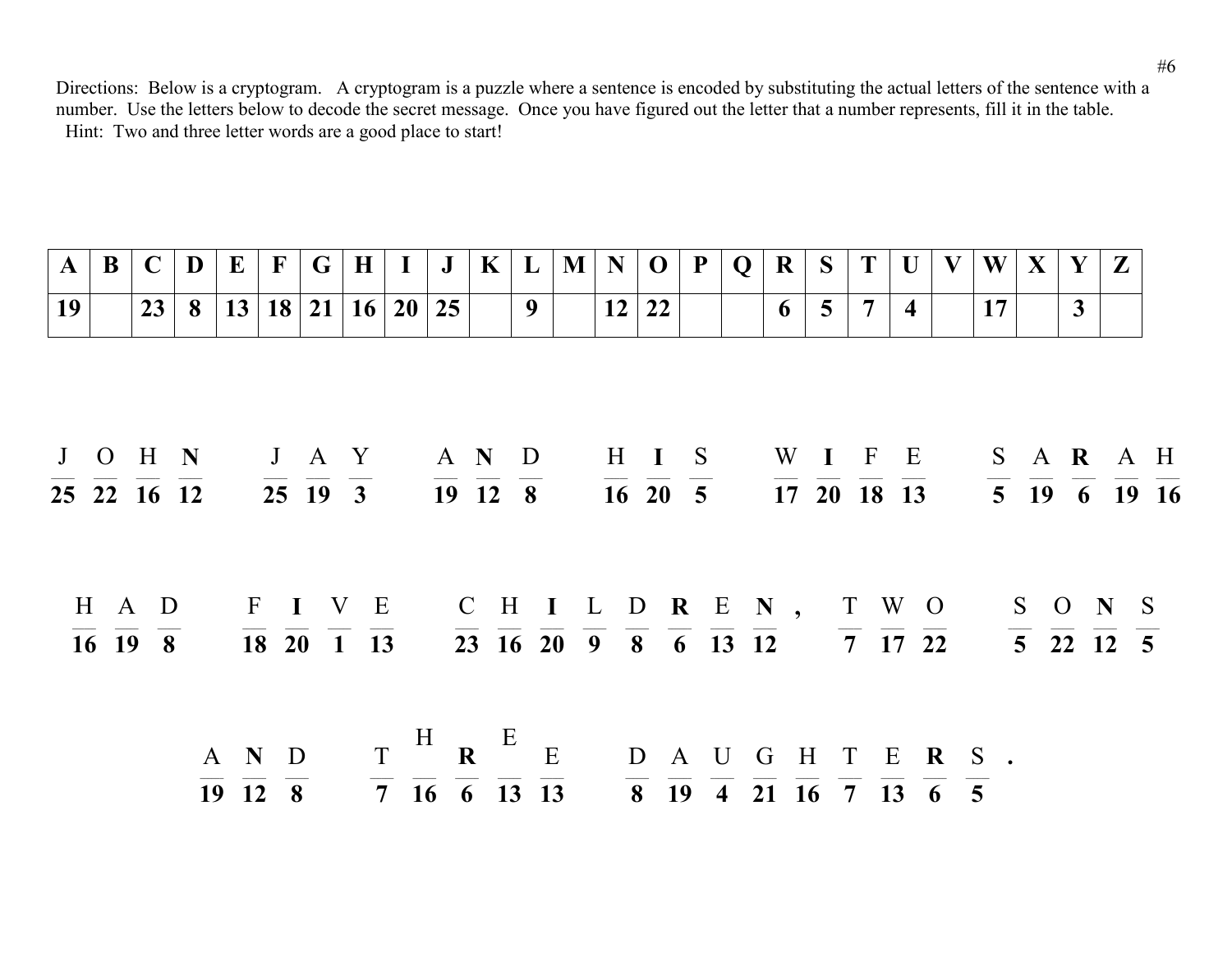| B | D |  | $\mathbf G$ |  | $I \mid J \mid$ | $\mathbf{K}$ | $\mathbf{L}$ | $\parallel$ M $\parallel$ | $\mid N \mid O \mid P \mid Q \mid R$ |  |  | $\vert S \vert T \vert$ |  | $\mathbf{W}^{\top}$ | $\mathbf{v}$ | $\mathbf{V}$ | $\overline{ }$ |
|---|---|--|-------------|--|-----------------|--------------|--------------|---------------------------|--------------------------------------|--|--|-------------------------|--|---------------------|--------------|--------------|----------------|
|   |   |  |             |  |                 |              |              |                           |                                      |  |  |                         |  |                     |              |              |                |

|           |          |  |  | WESTCHESTER COUNTY WAS                                      |  |  |  |  |  |  |  |  |  |
|-----------|----------|--|--|-------------------------------------------------------------|--|--|--|--|--|--|--|--|--|
|           |          |  |  | 15 7 9 25 12 1 7 9 25 7 11 12 3 17 23 25 2 15 22 9          |  |  |  |  |  |  |  |  |  |
| K N O W N |          |  |  | AS THE NEUTRAL GROUND                                       |  |  |  |  |  |  |  |  |  |
|           |          |  |  | 10 23 3 15 23 22 9 25 1 7 23 7 17 25 11 22 18 11 3 17 23 16 |  |  |  |  |  |  |  |  |  |
|           | A N D    |  |  | WAS FULL OF VIOLENCE                                        |  |  |  |  |  |  |  |  |  |
|           | 22 23 16 |  |  | 15 22 9 5 17 19 19 3 5 4 26 3 19 7 23 12 7                  |  |  |  |  |  |  |  |  |  |

**A N D D A N G E R**  $\overline{22}$  **23 16 16 22 23 18 7 11**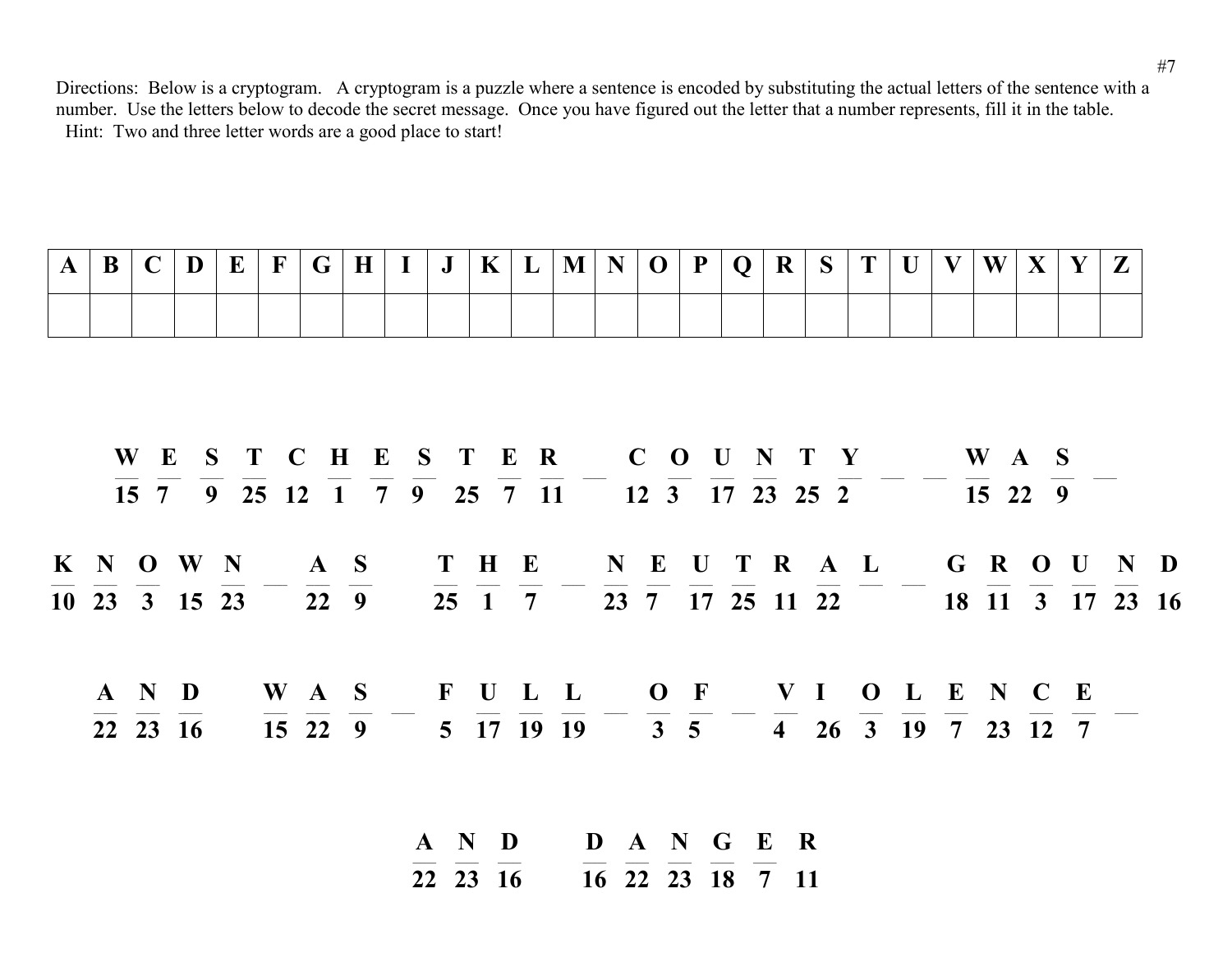| A |  |  |  |  | $ B C D E F G H I J K L M N O P Q R S T U V $ |  |  |  |  |  |  | $\mathbf{W} \mathbf{X} \mathbf{Y}$ |  | Z |
|---|--|--|--|--|-----------------------------------------------|--|--|--|--|--|--|------------------------------------|--|---|
|   |  |  |  |  | $ 10 16 5 20 2 26 21 6 17 1 22 11 14 4 23 $   |  |  |  |  |  |  | 18 9 7 13 12 19                    |  |   |

|  |  |  |                         |  |  |  | J A M E S F E N N I M O R E C O O P E R                                                                                                        |             |  |  |  |  |
|--|--|--|-------------------------|--|--|--|------------------------------------------------------------------------------------------------------------------------------------------------|-------------|--|--|--|--|
|  |  |  |                         |  |  |  | 17 3 11 20 9 2 20 14 14 6 $\overline{11}$ 4 $\overline{18}$ $\overline{20}$ 6 $\overline{4}$ $\overline{4}$ $\overline{23}$ $\overline{20}$ 18 |             |  |  |  |  |
|  |  |  |                         |  |  |  | WROTE A BOOK ABOUT                                                                                                                             |             |  |  |  |  |
|  |  |  |                         |  |  |  | 19 18 4 7 20 3 10 4 4 1 3 10 4 13 7                                                                                                            |             |  |  |  |  |
|  |  |  |                         |  |  |  | REVOLUTIONARY WAR SPYING                                                                                                                       |             |  |  |  |  |
|  |  |  |                         |  |  |  | 18 20 12 4 22 13 7 6 4 14 3 18 15 19 3 18 9 23 15 6 14 26                                                                                      |             |  |  |  |  |
|  |  |  |                         |  |  |  |                                                                                                                                                |             |  |  |  |  |
|  |  |  | $C$ A L L E D T H E     |  |  |  |                                                                                                                                                | $S$ $P$ $Y$ |  |  |  |  |
|  |  |  | 16 3 22 22 20 5 7 21 20 |  |  |  |                                                                                                                                                | 9 23 15     |  |  |  |  |